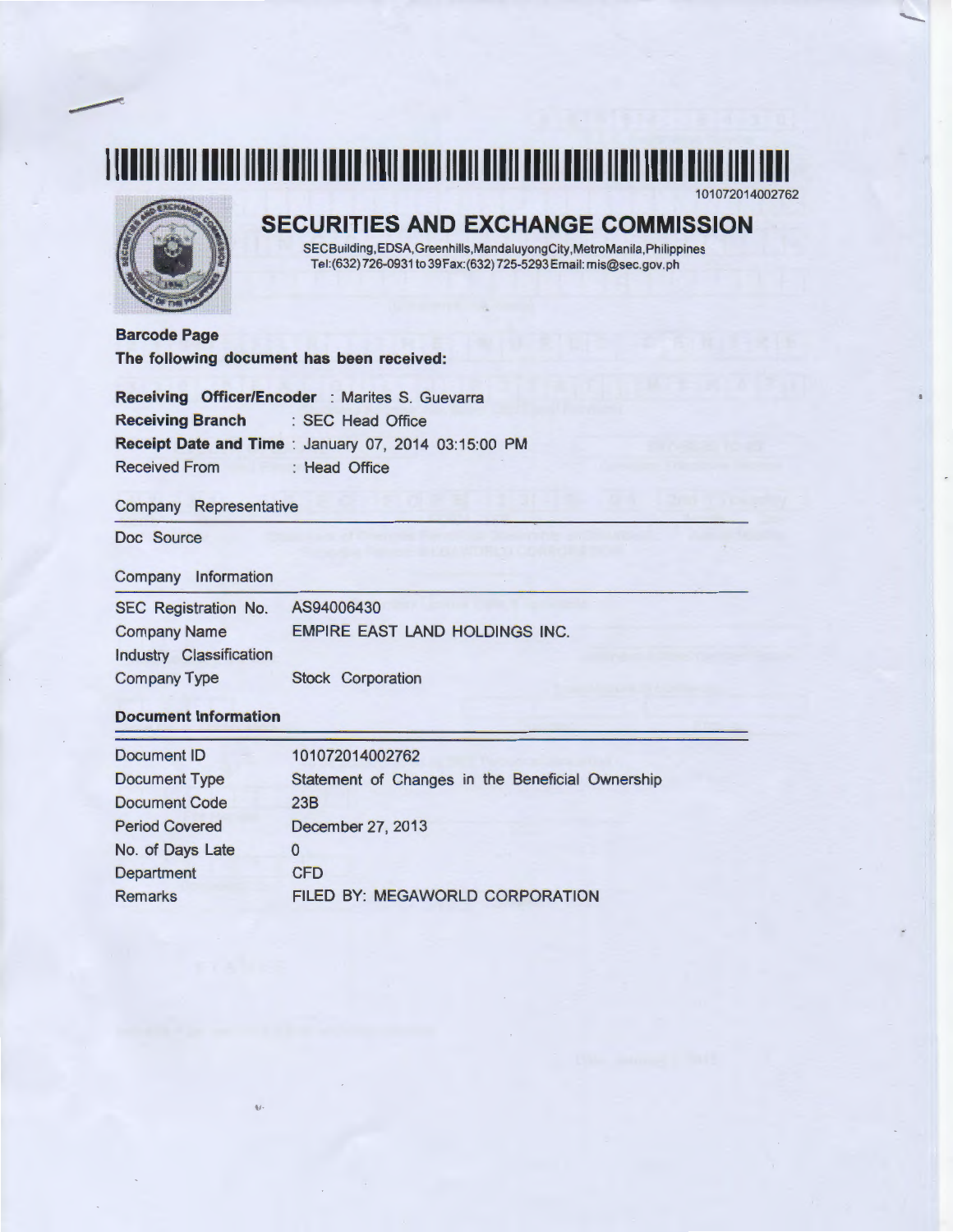### SECURITIES AND EXCHANGE COMMISSION Metro Manila, Philippines

| Check box if no longer subject<br>to filing requirement |                                                | STATEMENT OF CHANGES IN BENEFICIAL OWNERSHIP OF SECURITIES<br>Filed pursuant to Section 23 of the Securities Regulation Code |                                           |                                   |                                                |                                  |                                      |                   |                                  |  |  |  |
|---------------------------------------------------------|------------------------------------------------|------------------------------------------------------------------------------------------------------------------------------|-------------------------------------------|-----------------------------------|------------------------------------------------|----------------------------------|--------------------------------------|-------------------|----------------------------------|--|--|--|
| 1. Name and Address of Reporting Person                 | 2. Issuer Name and Trading Symbol              |                                                                                                                              |                                           |                                   | . Relationship of Reporting Person to Issuer   |                                  |                                      |                   |                                  |  |  |  |
| <b>MEGAWORLD CORPORATION</b>                            | <b>EMPIRE EAST LAND HOLDINGS, INC. ("ELI")</b> |                                                                                                                              |                                           |                                   |                                                |                                  | (Check all applicable)               |                   |                                  |  |  |  |
| (Last)<br>(First)<br>(Middle)                           | 3. Tax Identification                          |                                                                                                                              | 5. Statement for                          |                                   |                                                | Director                         | X 10% Owner                          |                   |                                  |  |  |  |
|                                                         | Number                                         |                                                                                                                              | Month/Year                                |                                   | Officer                                        |                                  | Other                                |                   |                                  |  |  |  |
| 28/F The World Centre, 330 Sen. Gil Puyat               |                                                |                                                                                                                              |                                           |                                   |                                                | (give title be                   | (specify below)                      |                   |                                  |  |  |  |
| Avenue +<br>(Street)                                    | 000-477-103<br>4. Citizenship                  |                                                                                                                              | December 2013<br>3. If Amendment, Date of |                                   |                                                |                                  |                                      |                   |                                  |  |  |  |
|                                                         |                                                |                                                                                                                              | Original (MonthYear)                      |                                   |                                                |                                  |                                      |                   |                                  |  |  |  |
| Makati City 1227                                        | <b>Filipino</b>                                |                                                                                                                              |                                           |                                   |                                                |                                  |                                      |                   |                                  |  |  |  |
| (City)<br>(Postal Code)<br>(Province)                   |                                                |                                                                                                                              |                                           |                                   | Table 1 - Equity Securities Beneficially Owned |                                  |                                      |                   |                                  |  |  |  |
| 1. Class of Equity Security                             | 2. Transaction                                 | 4. Securities Acquired (A) or Disposed of (D)                                                                                |                                           |                                   |                                                | 3. Amount of Securities Owned at |                                      | 4 Ownership Form: | 6. Nature of Indirect Beneficial |  |  |  |
|                                                         | Date                                           | (A) or (D)                                                                                                                   |                                           | End of Month                      |                                                |                                  | Direct (D) or indirect (I) Ownership |                   |                                  |  |  |  |
|                                                         | Month/Day/Year)<br>Amount                      |                                                                                                                              |                                           | Price<br>$\overline{\mathcal{H}}$ |                                                | <b>Number of Shares</b>          |                                      |                   |                                  |  |  |  |
| <b>COMMON SHARES AT P1.00 PAR</b>                       |                                                |                                                                                                                              |                                           |                                   |                                                | 81.0472%                         | 11,894,643,438                       | (D)               | Balance as of 11/30/13           |  |  |  |
|                                                         |                                                |                                                                                                                              |                                           |                                   |                                                |                                  |                                      |                   |                                  |  |  |  |
|                                                         | $2$ -Dec-13                                    | 264,000                                                                                                                      | (A)                                       |                                   | P0.9200                                        |                                  |                                      |                   |                                  |  |  |  |
|                                                         | 5-Dec-13                                       | 1,117,000                                                                                                                    | (A)                                       |                                   | P0.9200                                        |                                  |                                      |                   |                                  |  |  |  |
|                                                         | 6-Dec-13                                       | 4.000.000                                                                                                                    | (A)                                       |                                   | P0.9200                                        |                                  |                                      |                   |                                  |  |  |  |
|                                                         | 9-Dec-13                                       | 1,354,000                                                                                                                    | $(\overline{A})$                          |                                   | P0.9200                                        |                                  |                                      |                   |                                  |  |  |  |
|                                                         | 10-Dec-13                                      | 13,098,000                                                                                                                   | (A)                                       |                                   | P0.9200                                        |                                  |                                      |                   |                                  |  |  |  |
|                                                         | 11-Dec-13                                      | 12,210,000                                                                                                                   | (A)                                       |                                   | P0.9200                                        |                                  |                                      |                   |                                  |  |  |  |
|                                                         | 12-Dec-13                                      | 33,049,000                                                                                                                   | (A)                                       |                                   | P0.9192                                        |                                  |                                      |                   |                                  |  |  |  |
|                                                         | 13-Dec-13                                      | 3,100,000                                                                                                                    | (A)                                       |                                   | P0.9200                                        |                                  |                                      |                   |                                  |  |  |  |
|                                                         | 16-Dec-13                                      | 1,000,000                                                                                                                    | (A)                                       |                                   | P0.9200                                        |                                  |                                      |                   |                                  |  |  |  |
|                                                         | 17-Dec-13                                      | 861,000                                                                                                                      | $\overline{A}$                            |                                   | P0.9200                                        |                                  |                                      |                   |                                  |  |  |  |
|                                                         | 19-Dec-13                                      | 840,000                                                                                                                      | (A)                                       |                                   | P0.9200                                        |                                  |                                      |                   |                                  |  |  |  |
|                                                         | 26-Dec-13                                      | 206,000                                                                                                                      | (A)                                       |                                   | P0.9200                                        |                                  |                                      |                   |                                  |  |  |  |
|                                                         | 27-Dec-13                                      | 410,000                                                                                                                      | (A)                                       |                                   | P0.9200                                        |                                  |                                      |                   |                                  |  |  |  |
|                                                         | Total                                          | 71,509,000                                                                                                                   |                                           |                                   |                                                | 81.5344%                         | 11,966,152,438                       | (D)               | <b>Balance as of 12/31/13</b>    |  |  |  |
|                                                         |                                                |                                                                                                                              |                                           |                                   |                                                |                                  |                                      |                   |                                  |  |  |  |

If the change in beneficial ownership is 50% of the previous shareholdings or is equal to 5% of the outstanding (Print or Type Responses) capital stock of the issuer, provide the disclosure requirements set forth on page 3 of this form.

Reminder: Report on a separate line for each class of equity securities beneficially owned directly or indirectly.

(1) A person is directly or indirectly the beneficial owner of any equity security with respect to which he has or shares:

(A) Voting power which includes the power to vote, or to direct the voting of, such security; and/or

(B) Investment power which includes the power to dispose of, or to direct the disposition of, such security.

(2) A person will be deemed to have an indirect beneficial interest in any equity security which is:

(A) held by members of a person's immediate family sharing the same household;

(B) held by a partnership in which such person is a general partner;

(C) held by a corporation of which such person is a controlling shareholder; or

(D) subject to any contract, arrangement or understanding which gives such person voting power or investment power with respect to such security.

 $|$  FORM 23-B

 $\mathcal{Y}$ .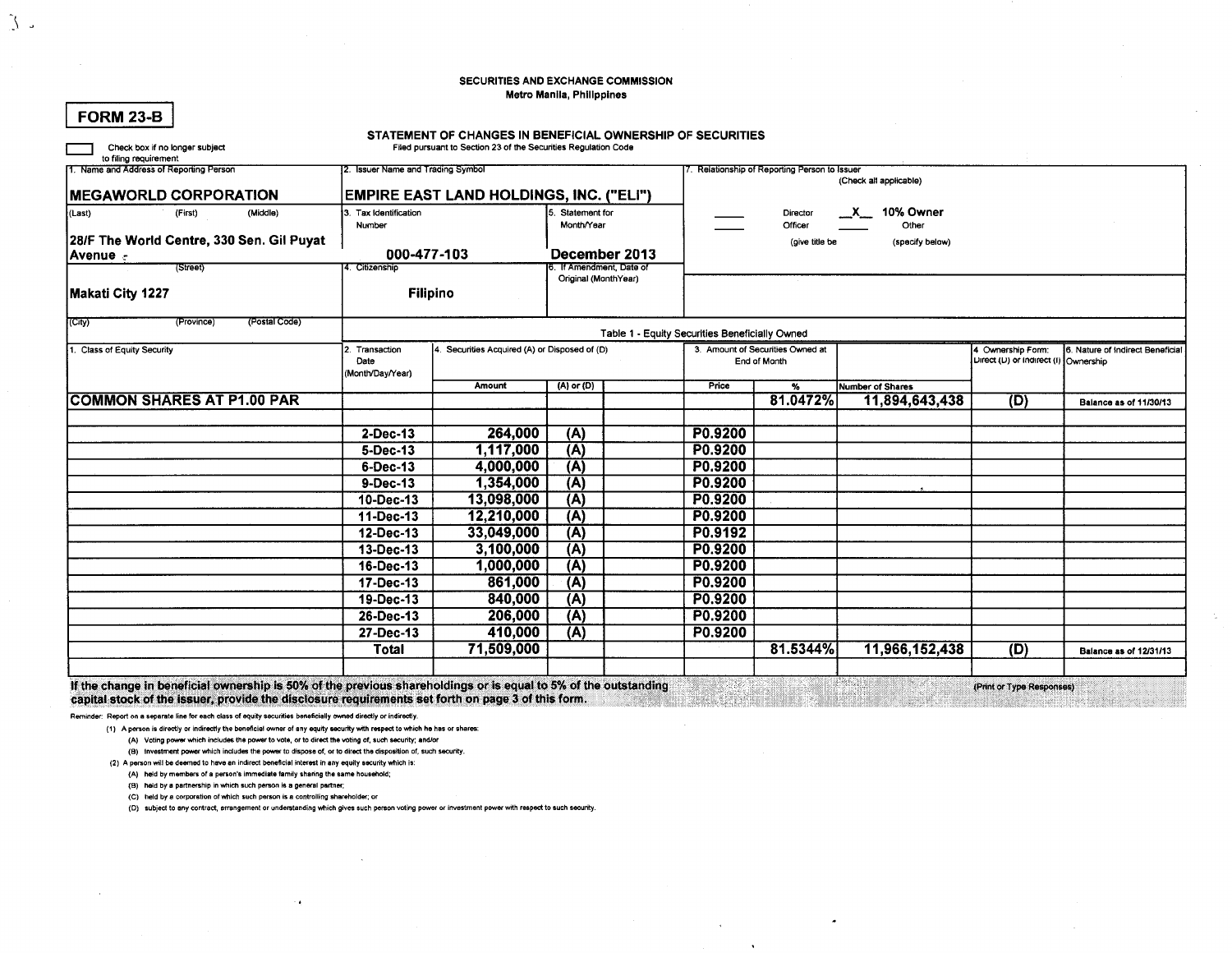## FORM 23-B (continued)

 $\lambda \rightarrow 0$ 

# Table II - Derivative Securities Acquired, Disposed of, or Beneficially Owned<br>(e.g., warrants, options, convertible securities)

| Derivative Security | 2. Conversion or 13. Transaction<br><b>Exercise Price</b><br>of Derivative<br>Security | Date<br>(Month/Day/Yr) | 14. Number of Derivative Securities<br>Acquired (A) or Disposed of (D)<br>(A) or (D)<br>Amount |  | 15. Date<br>Exercisable and<br><b>Expiration Date</b><br>(Month/Day/Year)<br>Date Exercisable<br><b>Expiration</b><br>Date |  | 6. Title and Amount of<br><b>Underlying Securities</b><br><b>JAmount</b> or<br>Title<br>Number<br>of Shares |  | 17. Price of<br>Derivative<br>Security | B. No. of<br>Derivative<br>Securities<br>Beneficially<br>Owned at<br>End of<br>Month | {9. Owner-<br>ship Form<br>of Derivative<br>Security;<br>Direct (D)<br>lor<br>Indirect (I) * | 10. Nature<br>of Indirect<br>Beneficial<br>Ownership |
|---------------------|----------------------------------------------------------------------------------------|------------------------|------------------------------------------------------------------------------------------------|--|----------------------------------------------------------------------------------------------------------------------------|--|-------------------------------------------------------------------------------------------------------------|--|----------------------------------------|--------------------------------------------------------------------------------------|----------------------------------------------------------------------------------------------|------------------------------------------------------|
|                     |                                                                                        |                        |                                                                                                |  |                                                                                                                            |  |                                                                                                             |  |                                        |                                                                                      |                                                                                              |                                                      |
|                     |                                                                                        |                        |                                                                                                |  |                                                                                                                            |  |                                                                                                             |  |                                        |                                                                                      |                                                                                              |                                                      |
|                     |                                                                                        |                        |                                                                                                |  |                                                                                                                            |  |                                                                                                             |  |                                        |                                                                                      |                                                                                              |                                                      |
|                     |                                                                                        |                        |                                                                                                |  |                                                                                                                            |  |                                                                                                             |  |                                        |                                                                                      |                                                                                              |                                                      |
|                     |                                                                                        |                        |                                                                                                |  |                                                                                                                            |  |                                                                                                             |  |                                        |                                                                                      |                                                                                              |                                                      |
|                     |                                                                                        |                        |                                                                                                |  |                                                                                                                            |  |                                                                                                             |  |                                        |                                                                                      |                                                                                              |                                                      |
|                     |                                                                                        |                        |                                                                                                |  |                                                                                                                            |  |                                                                                                             |  |                                        |                                                                                      |                                                                                              |                                                      |
|                     |                                                                                        |                        |                                                                                                |  |                                                                                                                            |  |                                                                                                             |  |                                        |                                                                                      |                                                                                              |                                                      |
|                     |                                                                                        |                        |                                                                                                |  |                                                                                                                            |  |                                                                                                             |  |                                        |                                                                                      |                                                                                              |                                                      |
|                     |                                                                                        |                        |                                                                                                |  |                                                                                                                            |  |                                                                                                             |  |                                        |                                                                                      |                                                                                              |                                                      |
|                     |                                                                                        |                        |                                                                                                |  |                                                                                                                            |  |                                                                                                             |  |                                        |                                                                                      |                                                                                              |                                                      |

 $\mathcal{L}^{\mathcal{L}}$  and  $\mathcal{L}^{\mathcal{L}}$  and  $\mathcal{L}^{\mathcal{L}}$ 

 $\vec{A}$ 

 $\mathbf{v}$ 

**Explanation of Responses:** 

Note: File three (3) copies of this form, one of which must be manually signed. Attach additional sheets if spece provided is insufficient.

 $\bullet$ 

Date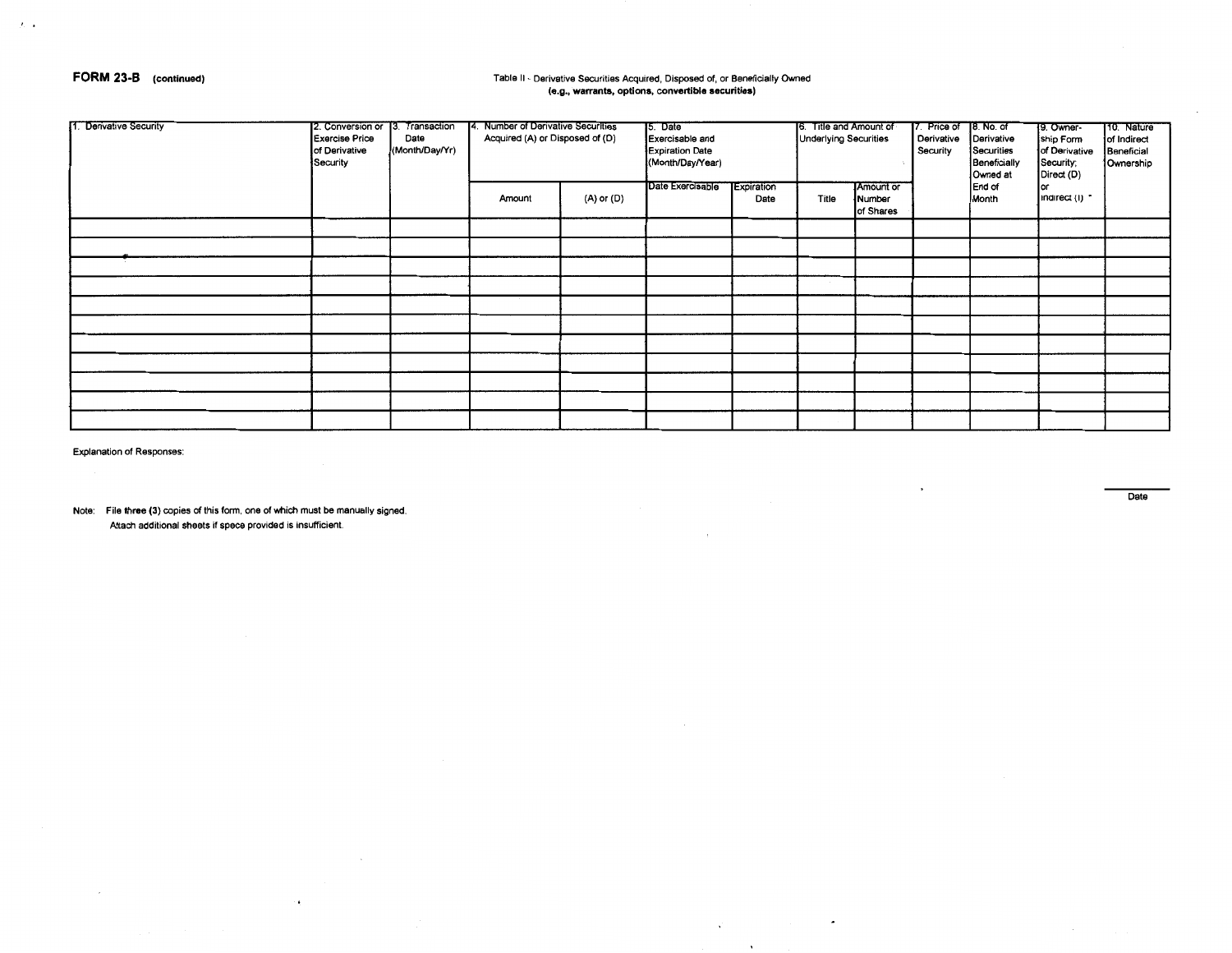网络网络多尔科尔德罗普尼科尔曼科西科斯

IN CASE OF MATERIAL CHANGES IN BENEFICIAL OWNERSHIP

## (50% INCREASE/DECREASE OR EQUIVALENT TO 5% OF THE OUTSTANDING CAPITAL STOCK OF ISSUER)

#### Item 1. Security and Issuer

 $\cdot$   $\cdot$ 

State the title of the class of equity securities to which this Form relates and the name and address of the principal executive offices of the issuer of such securities.

#### Item 2. Identity and Background

If the person filing this Form is a corporation, partnership, syndicate or other group of persons, state its name, the province, country or other place of its organization, its principal business, the address of its principal office and the information required by (d) and (e) of this Item. If the person filing this statement is a natural person, provide the information specified in (a) through (f) of this Item with respect to such person(s).

a. Name;

- b. Residence or business address;
- c. Present principal occupation or employment and the name, principal business and address of any corporation or other organization in which such employment is conducted;
- d. Whether or not, during the last five years, such person has been convicted in a criminal proceeding (excluding traffic violations or similar misdemeanors) and, if so, give the dates, nature of conviction, name and location of court, any penalty imposed, or other disposition of the case;
- e. Whether or not, during the last five years, such person was a party to a civil proceeding of a judicial or administrative body of competent jurisdiction, domestic or foreign, and as a result of such proceeding was or is subject to any order, judgment or decree, not subsequently reversed, suspended or vacated, permanently or temporarily enjoining, barring, suspending or otherwise limiting involvement in any type of business, securities, commodities or banking; and

f. Citizenship.

#### Item 3. Purpose of Transaction

State the purpose or purposes of the acquisition of securities of the issuer. Describe any plans or proposals which the reporting persons may have which relate to or would result in:

- a. The acquisition by any person of additional securities of the issuer, or the disposition of securities of the issuer;
- b. An extraordinary corporate transaction, such as a merger, reorganization or liquidation, involvin'g the issuer or any of its subsidiaries;
- c. A sale or transfer of a material amount of assets of the issuer or of any of its subsidiaries;
- d. Any change in the present board of directors or management of the issuer, including any plans or proposals to change the number or term of directors or to fill any existing vacancies on the board;
- e. Any material change in the present capitalization or dividend policy of the issuer;
- f. Any other material change in the issuer's business or corporate structure;
- g. Changes in the issuer's charter, bylaws or instruments corresponding thereto or other actions which may impede the acquisition of control of the issuer by any person;
- h. Causing a class of securities of the issuer to be delisted from a securities exchange;
- i. Any action similar to any of those enumerated above.

#### Item 4. Interest in Securities of the Issuer

a. State the aggregate number and percentage of the class of securities identified pursuant to Item 1 beneficially owned (identifying those shares which there is a right to acquire within thirty (30) days from the date of this report) by each person named in Item 2. The abovementioned information should also be furnished with respect to persons who, together with any of the persons named in Item 2, comprise a group.